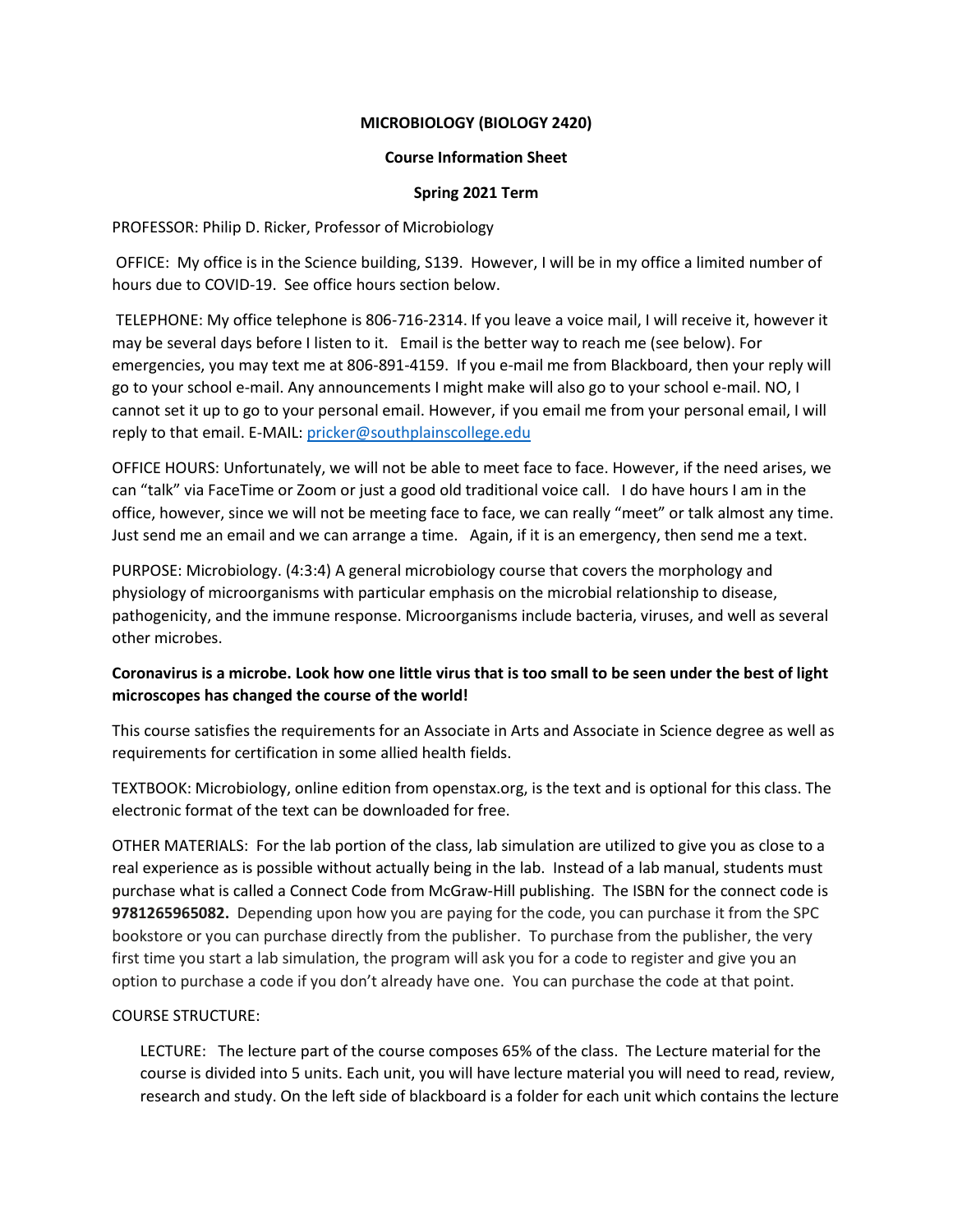material. You will have an on-line exam at the end of each unit covering the lecture material in the unit. Each question is worth one point, so each Unit exam is worth 65 points toward the final grade. The lecture material will contain a mixture of PowerPoints ( some enhanced with audio or video) and study materials.

LAB: The lab part of the course composes 35% of the class. Each unit you will have several virtual labs to complete. These labs will take time to complete! The labs for each unit will only be available during that unit and must be completed by the exam date for the Unit. You do not have to complete the labs in one session. Each virtual lab is worth 3.75 points. There is no reason why you should not receive all the points for each lab if you will take the time to complete the lab. There is a folder on the left of the blackboard page that contains the labs. The first time you click on a virtual lab, you will have to register and the program will ask you for a registration code. The other 20% of the lab grade will be two lab quizzes covering the material from the virtual labs…totaling 100 points of the final grade.

ATTENDANCE POLICY Any student who initiates their own withdrawal from the course before the last day to drop will NOT be penalized and will receive a "W" on their transcript. Any student who does not log into Blackboard for 7 days in a row, or does not complete two or more virtual labs might be dropped from the course (with a grade of F).

EXAMINATION POLICY: There will be a 60 minute lecture exam for each unit of the course as well as two lab quizzes.

GRADING POLICY AND COURSE GRADE DETERMINATION: The final course grade will be determined as follows: Five Unit exams, each worth 65 points, is a possible total of 325 points from lecture. The lab simulations are worth a total of 75 points. The lab quizzes are worth a total of 100 points. So the total possible points is 500.

A student with total points of:

450 or above will receive an "A"

400 to 449 will receive a "B"

350 to 399 will receive a "C"

300 to 349 will receive a "D"

below 300 will receive an "F"

A word about internet classes: Internet classes are very appealing because they allow students to complete a course within their own schedule. However, the downside is that the failure rate for internet classes is high. The only reason for a high failure rate is that students do not get their work turned in on time. It is too easy to wait until the last minute to complete assignments. Students